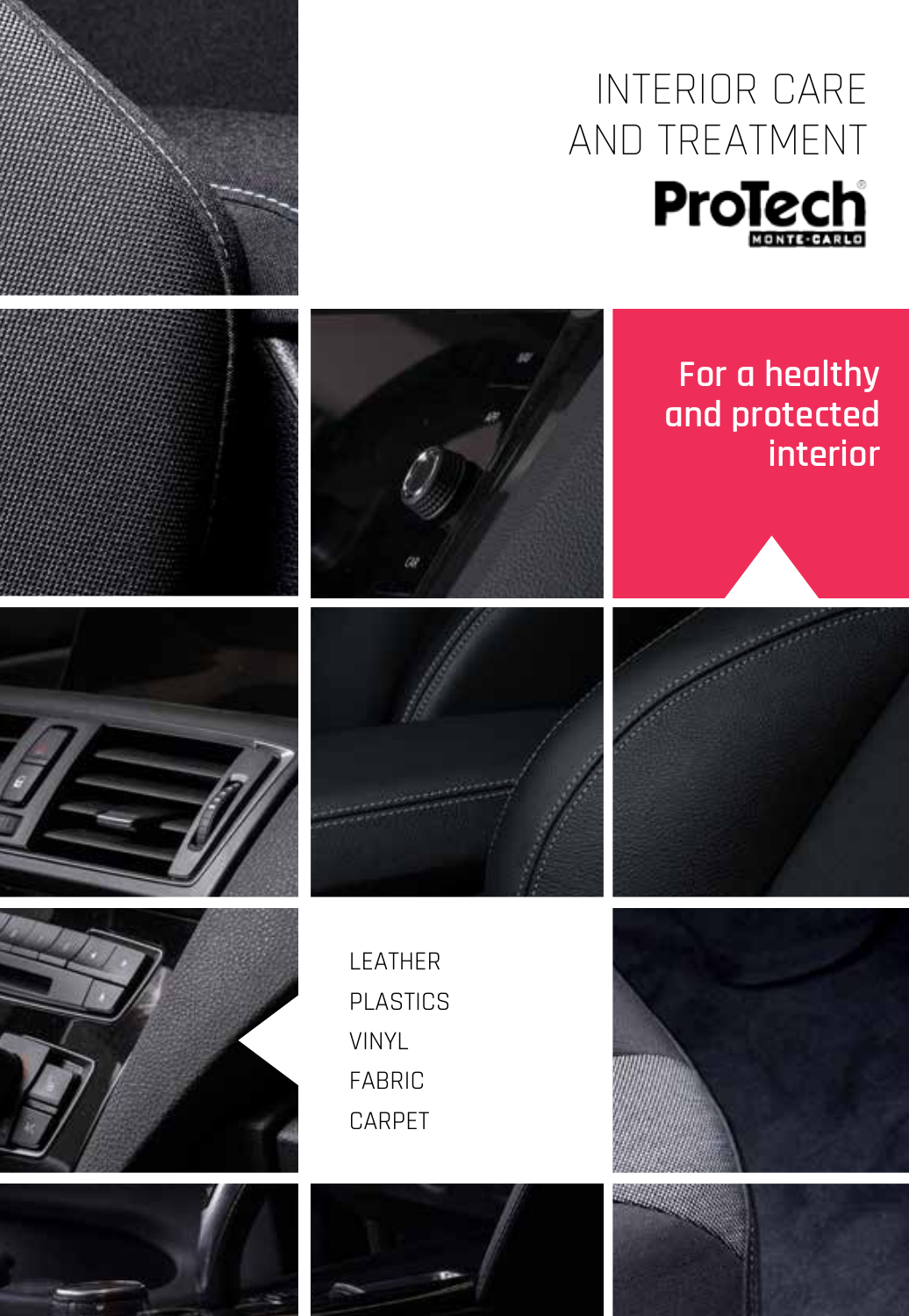The surfaces of your interior are used every day.The occupants, the daily accidents, but also solar rays and heat or simply the time, are all factors which lead to an accelerated aging of the materials. Tarnishing plastics, colorless fabrics, cracking leathers...The replacement of these surfaces is a complex and expensive operation that can be prevented.

With the ProTech® Monte Carlo Interior Treatment, you'll be guaranteed to slow down aging, improve stain resistance and keep your interior as new, for a long time.

Depending on the surface, our experts will apply the appropriate treatments to ensure the best protection against premature aging and protect against aggression.

**Each application starts with a bactericidal decontamination of the surfaces guaranteeing a healthy interior, free of any pollution.**

## On **carpets and fabric**

**SURFACES**, we apply our exclusive anti-stain formula. It coats the fibers of the fabric with a resistant film, which avoids many permanent stains and delays their appearance in the event of an accidental spill.

If it remains a material of character, the **leather** is also a delicate surface to maintain. We clean them gently with a neutral pH balm, before applying our nourishing care. It penetrates the skin deeply while letting it breathe, thus avoiding any risk of subsequent hardening and cracking.

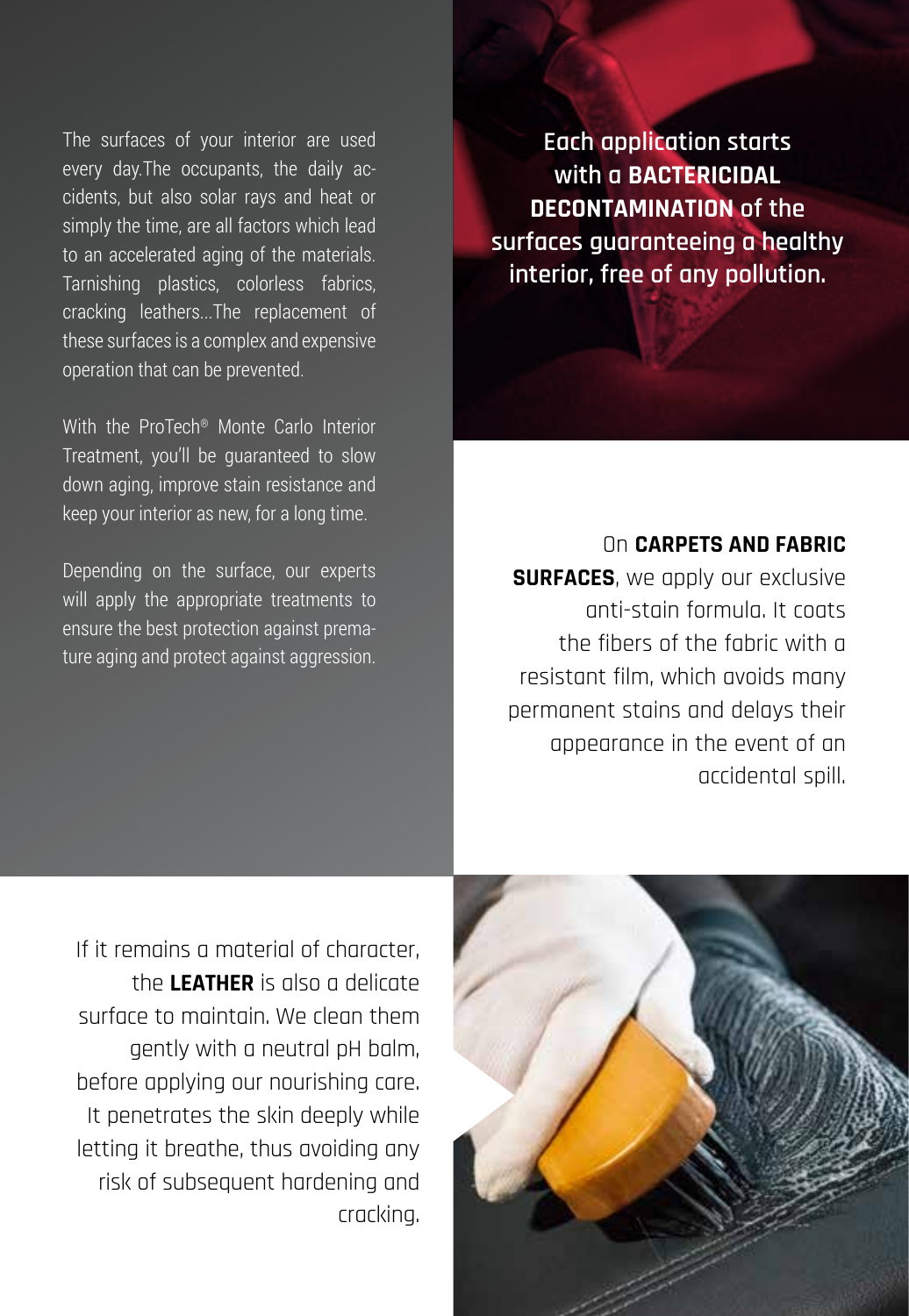

Our decontamination solution **kills 99.99% OF BACTERIA** in less than 5 minutes. Its effectiveness has been tested by an independant laboratory according to NF EN 1276 standard.





The **plastics and vinyls** on the dashboard, the doors and other elements are very sensitive to the sun and time. The anti-UV and nourishing characteristics of our vinyl protector durably protect these surfaces from sun, heat and tarnishing.